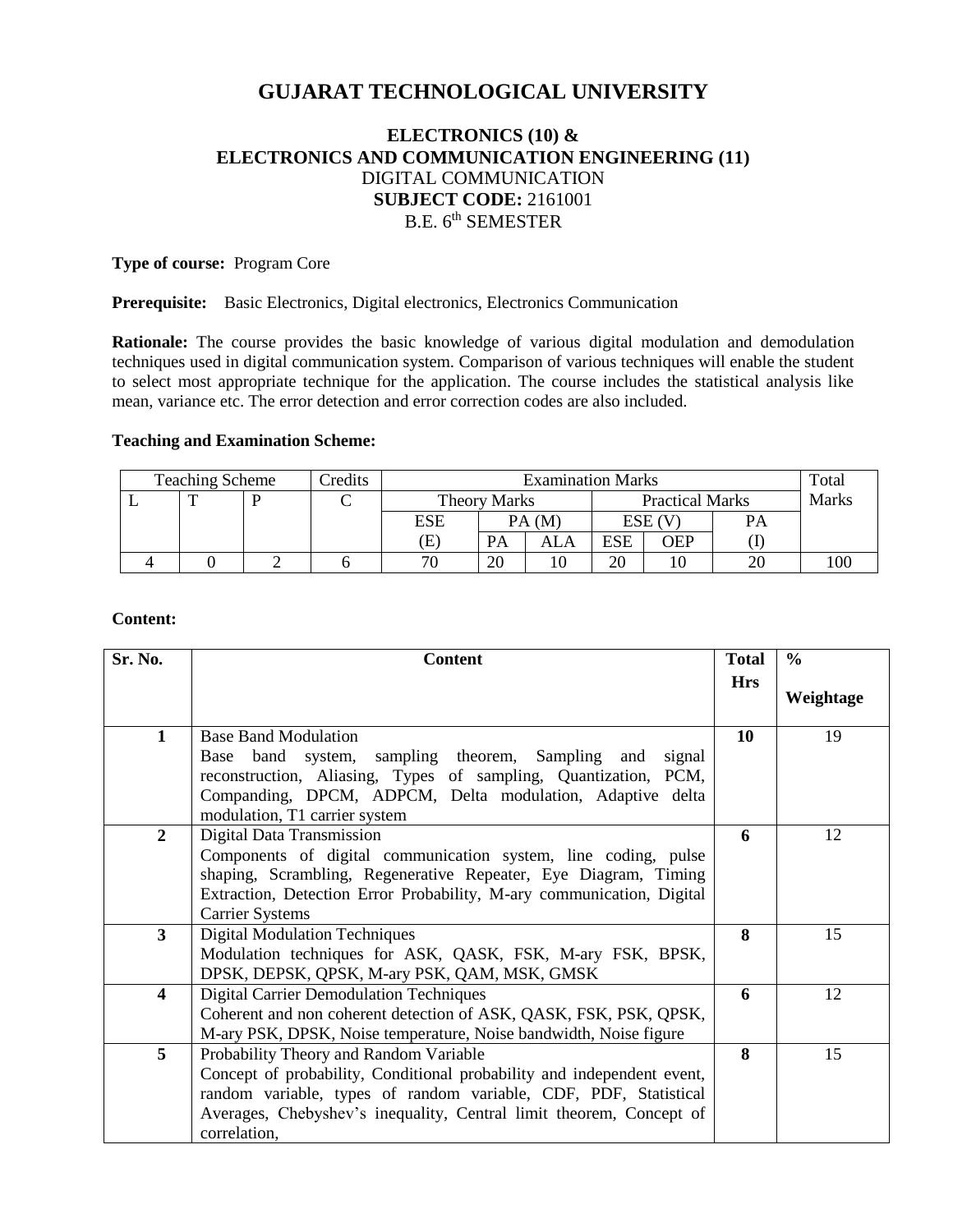| 6 | <b>Information Theory</b>                                                | o | 12 |
|---|--------------------------------------------------------------------------|---|----|
|   | Measure of information, Entropy, Source encoding, Error free             |   |    |
|   | communication over noisy channel, channel capacity of discrete memory    |   |    |
|   | less channel, Channel capacity of continuous channel, Practical          |   |    |
|   | communication system in lights of Shannon theorem                        |   |    |
|   | <b>Error Correcting Codes</b>                                            |   |    |
|   | Introduction, Linear Block Code, Cyclic Code, Burst error detecting and  |   |    |
|   | correcting codes, Interlace codes for burst and random error correction, |   |    |
|   | Convolution Code, Comparison of coded and un coded system                |   |    |

## **Suggested Specification table with Marks (Theory):**

| <b>Distribution of Theory Marks</b> |       |         |         |         |                 |  |  |
|-------------------------------------|-------|---------|---------|---------|-----------------|--|--|
| R Level                             | Level | A Level | N Level | E Level | $\degree$ Level |  |  |
| 10                                  | 20    | 25      | 25      | 10      | 10              |  |  |

#### **Legends: R: Remembrance; U: Understanding; A: Application, N: Analyze and E: Evaluate C: Create and above Levels (Revised Bloom's Taxonomy)**

Note: This specification table shall be treated as a general guideline for students and teachers. The actual distribution of marks in the question paper may vary slightly from above table.

## **Reference Books:**

- 1. Modern Digital and Analog Communication Systems, B. P. Lathi, (3<sup>rd</sup> Edition), Oxford Publication
- 2. Principles of Communication Systems, Taub & Schilling,  $(2<sup>nd</sup> Edition)$ , Tata McGraw Hill Publication
- 3. S.Haykin, Communication systems, John Wiley 2001
- 4. Bhattacharya Amitabh, "Digital Communication", Tata McGraw-Hill, 1st Ed., 2006.

## **Course Outcome:**

After learning the course the students should be able to:

- **1.** Convert analog signal into digital signal using different techniques like PCM, DM, ADM.
- 2. Understand the concept of ISI and reduction of ISI through nyquist criteria.
- 3. Compare various digital modulation techniques
- 4. Understand behavior of various modulation-demodulation techniques in presence of noise.
- 5. Know probability, random variable and various statistical analysis methods.
- 6. Derive channel capacity for discrete memory less channel and continuous channel.
- 7. Compare various error detection and correction codes.

#### **List of Experiments:**

- 1 To understand sampling theorem and sample speech and audio signal
- 2 To generate and observe Pulse Amplitude Modulation, Pulse Width Modulation and Pulse position modulation waveforms.
- 3 To observe effect of oversampling and under sampling in PCM systems
- 4 To transmit and receive digital signal using Amplitude shift keying